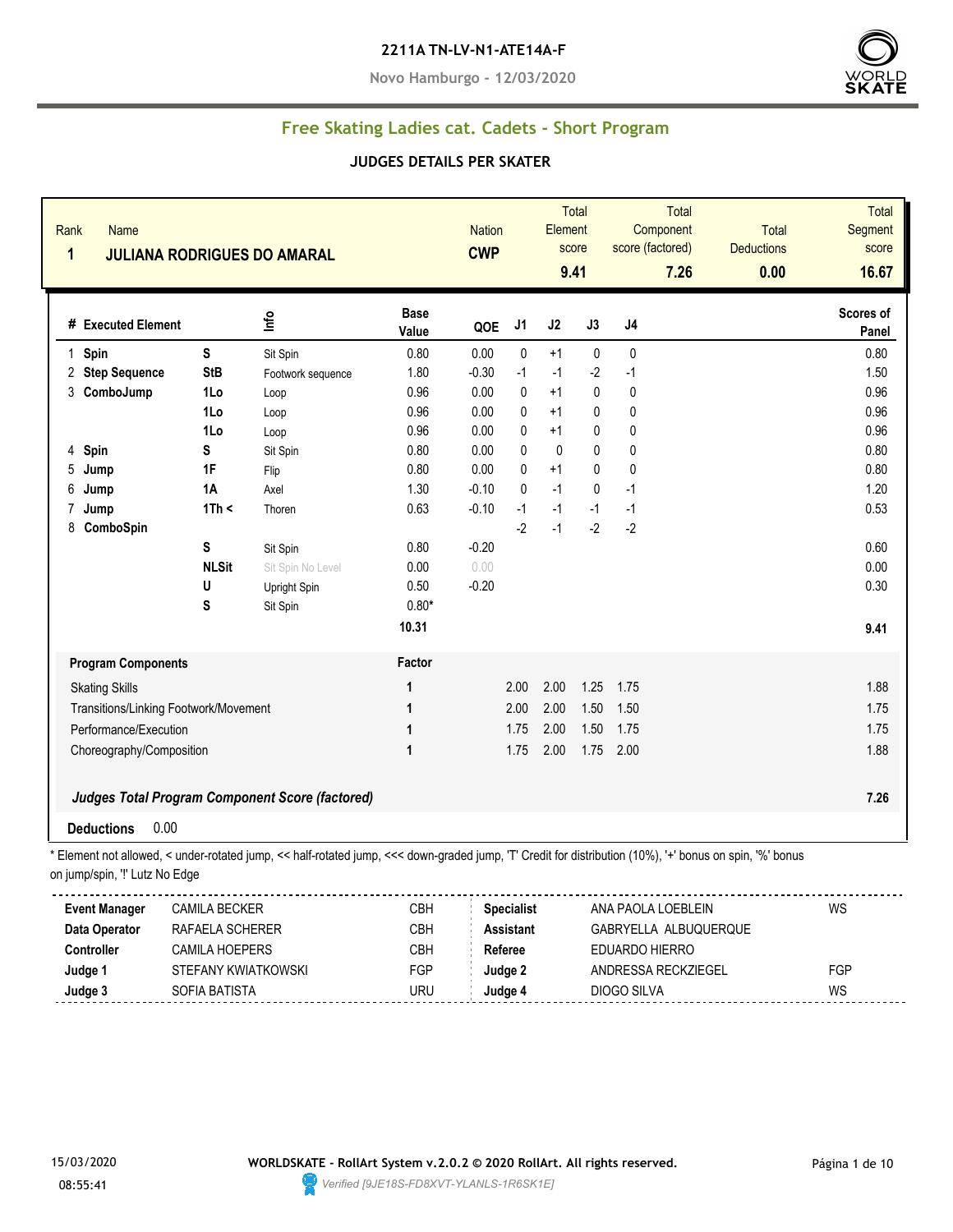#### **JUDGES DETAILS PER SKATER**

| Rank<br><b>Name</b><br>$\overline{2}$<br><b>ELISA BISCAIO</b> |                 |                                                        |                      | <b>Nation</b><br><b>AGE</b> |                | Element      | <b>Total</b><br>score<br>8.41 | <b>Total</b><br>Component<br>score (factored)<br>8.00 | <b>Total</b><br><b>Deductions</b><br>0.00 | <b>Total</b><br>Segment<br>score<br>16.41 |
|---------------------------------------------------------------|-----------------|--------------------------------------------------------|----------------------|-----------------------------|----------------|--------------|-------------------------------|-------------------------------------------------------|-------------------------------------------|-------------------------------------------|
| # Executed Element                                            |                 | 울                                                      | <b>Base</b><br>Value | QOE                         | J <sub>1</sub> | J2           | J3                            | J <sub>4</sub>                                        |                                           | Scores of<br>Panel                        |
| 1<br>Jump                                                     | 1F              | Flip                                                   | 0.80                 | 0.00                        | $\mathbf{0}$   | $+1$         | $\mathbf{0}$                  | 0                                                     |                                           | 0.80                                      |
| 2<br>Jump                                                     | 1Lo             | Loop                                                   | 0.90                 | 0.00                        | $\mathbf{0}$   | $\pmb{0}$    | 0                             | 0                                                     |                                           | 0.90                                      |
| 3<br>Spin                                                     | S               | Sit Spin                                               | 0.80                 | 0.00                        | $-1$           | $\mathbf{0}$ | $\Omega$                      | $\mathbf{0}$                                          |                                           | 0.80                                      |
| ComboJump<br>4                                                | 1F              | Flip                                                   | 0.86                 | $-0.10$                     | $-1$           | $-1$         | $\mathbf{0}$                  | $-1$                                                  |                                           | 0.76                                      |
|                                                               | 1Lo             | Loop                                                   | 0.96                 | $-0.10$                     | $-2$           | $-1$         | $-1$                          | $-1$                                                  |                                           | 0.86                                      |
|                                                               | 1T              | Toeloop                                                | 0.61                 | $-0.10$                     | $-1$           | $\pmb{0}$    | $-1$                          | $-1$                                                  |                                           | 0.51                                      |
| <b>Step Sequence</b><br>5                                     | St <sub>1</sub> | Footwork sequence                                      | 2.30                 | $-0.15$                     | $\Omega$       | $-1$         | $-1$                          | $\mathbf{0}$                                          |                                           | 2.15                                      |
| 6<br>Jump                                                     | 1Th <           | Thoren                                                 | 0.63                 | $-0.10$                     | $-1$           | $-1$         | $-1$                          | $-1$                                                  |                                           | 0.53                                      |
| ComboSpin<br>$\overline{7}$                                   |                 |                                                        |                      |                             | $-2$           | $-1$         | $-1$                          | $-1$                                                  |                                           |                                           |
|                                                               | S               | Sit Spin                                               | 0.80                 | $-0.10$                     |                |              |                               |                                                       |                                           | 0.70                                      |
|                                                               | U               | Upright Spin                                           | 0.50                 | $-0.10$                     |                |              |                               |                                                       |                                           | 0.40                                      |
|                                                               | <b>NLSit</b>    | Sit Spin No Level                                      | 0.00                 | 0.00                        |                |              |                               |                                                       |                                           | 0.00                                      |
| 8 Spin                                                        | <b>NLSit</b>    | Sit Spin No Level                                      | 0.00                 | 0.00                        | $-3$           | $-2$         | $-3$                          | $-3$                                                  |                                           | 0.00                                      |
|                                                               |                 |                                                        | 9.16                 |                             |                |              |                               |                                                       |                                           | 8.41                                      |
| <b>Program Components</b>                                     |                 |                                                        | Factor               |                             |                |              |                               |                                                       |                                           |                                           |
| <b>Skating Skills</b>                                         |                 |                                                        | 1                    |                             | 2.00           | 2.25         | 1.50                          | 2.25                                                  |                                           | 2.12                                      |
| Transitions/Linking Footwork/Movement                         |                 |                                                        | 1                    |                             | 1.75           | 2.25         | 1.00                          | 2.00                                                  |                                           | 1.88                                      |
| Performance/Execution                                         |                 |                                                        | 1                    |                             | 1.75           | 2.50         | 1.75                          | 2.25                                                  |                                           | 2.00                                      |
| Choreography/Composition                                      |                 |                                                        | $\mathbf 1$          |                             | 1.75           | 2.25         | 1.75                          | 2.25                                                  |                                           | 2.00                                      |
|                                                               |                 |                                                        |                      |                             |                |              |                               |                                                       |                                           |                                           |
|                                                               |                 | <b>Judges Total Program Component Score (factored)</b> |                      |                             |                |              |                               |                                                       |                                           | 8.00                                      |
| 0.00<br><b>Deductions</b>                                     |                 |                                                        |                      |                             |                |              |                               |                                                       |                                           |                                           |

| <b>Event Manager</b> | CAMILA BECKER       | СВН        | <b>Specialist</b> | ANA PAOLA LOEBLEIN    | WS  |
|----------------------|---------------------|------------|-------------------|-----------------------|-----|
| Data Operator        | RAFAFI A SCHFRFR    | СВН        | Assistant         | GABRYELLA ALBUQUERQUE |     |
| Controller           | CAMII A HOFPFRS     | СВН        | Referee           | FDUARDO HIFRRO        |     |
| Judge 1              | STEFANY KWIATKOWSKI | <b>FGP</b> | Judae 2           | ANDRESSA RECKZIEGEL   | FGP |
| Judge 3              | SOFIA BATISTA       | URU        | Judqe 4           | DIOGO SILVA           | WS  |
|                      |                     |            |                   |                       |     |

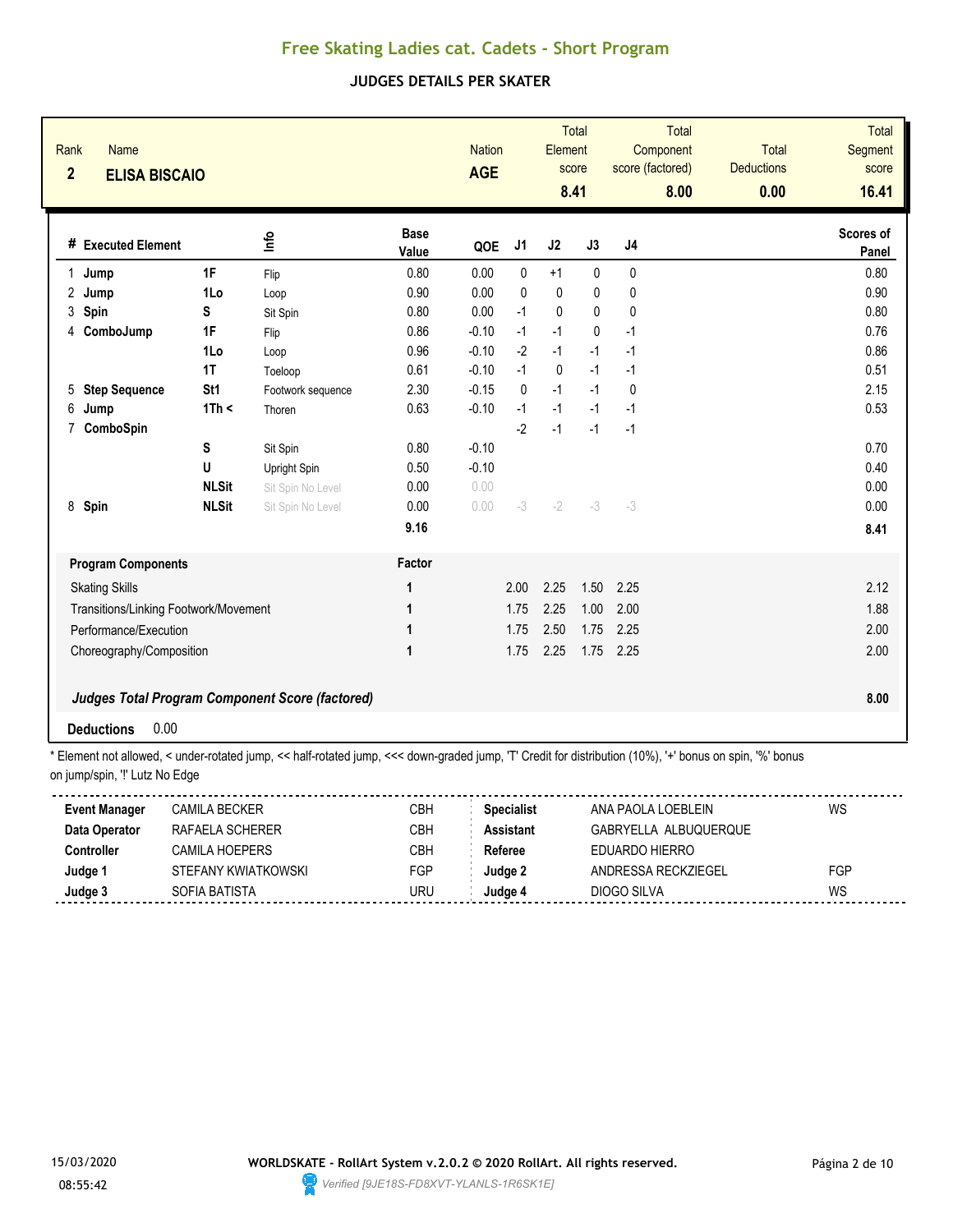### **JUDGES DETAILS PER SKATER**

| Rank<br>$\overline{\mathbf{3}}$ | <b>Name</b><br><b>MANUELA BARBOSA SCHMITZ</b>          |                 |                                                                                                                                                     |                      | <b>Nation</b><br><b>PAP</b> |                | Element   | <b>Total</b><br>score<br>9.53 | Total<br>Component<br>score (factored)<br>7.63 | <b>Total</b><br><b>Deductions</b><br>$-1.00$ | <b>Total</b><br><b>Segment</b><br>score<br>16.16 |
|---------------------------------|--------------------------------------------------------|-----------------|-----------------------------------------------------------------------------------------------------------------------------------------------------|----------------------|-----------------------------|----------------|-----------|-------------------------------|------------------------------------------------|----------------------------------------------|--------------------------------------------------|
|                                 | # Executed Element                                     |                 | ۴ů                                                                                                                                                  | <b>Base</b><br>Value | QOE                         | J <sub>1</sub> | J2        | J3                            | J4                                             |                                              | Scores of<br>Panel                               |
| $\mathbf{1}$                    | Jump                                                   | 1 <sub>Lz</sub> | Lutz                                                                                                                                                | 0.45!                | 0.00                        | $\mathbf{0}$   | 0         | $-2$                          | $\mathbf{0}$                                   |                                              | 0.45                                             |
| 2                               | Spin                                                   | C               | Camel Spin                                                                                                                                          | 1.00                 | $-0.10$                     | $\mathbf{0}$   | 0         | $-1$                          | $-1$                                           |                                              | 0.90                                             |
| 3                               | <b>Step Sequence</b>                                   | <b>StB</b>      | Footwork sequence                                                                                                                                   | 1.80                 | $-0.30$                     | $\Omega$       | $-1$      | $-2$                          | $-1$                                           |                                              | 1.50                                             |
| 4                               | Jump                                                   | 1A              | Axel                                                                                                                                                | 1.30                 | $-0.20$                     | $-1$           | $-1$      | $\mathbf{0}$                  | $-1$                                           |                                              | 1.10                                             |
| 5                               | Jump                                                   | 1Th             | Thoren                                                                                                                                              | 0.90                 | 0.00                        | $\mathbf{0}$   | 0         | $-1$                          | 0                                              |                                              | 0.90                                             |
| 6                               | ComboSpin                                              |                 |                                                                                                                                                     |                      |                             | $-1$           | 0         | $-2$                          | $-1$                                           |                                              |                                                  |
|                                 |                                                        | S               | Sit Spin                                                                                                                                            | 0.80                 | $-0.10$                     |                |           |                               |                                                |                                              | 0.70                                             |
|                                 |                                                        | S               | Sit Spin                                                                                                                                            | 0.80                 | $-0.10$                     |                |           |                               |                                                |                                              | 0.70                                             |
|                                 |                                                        | U               | Upright Spin                                                                                                                                        | 0.50                 | $-0.10$                     |                |           |                               |                                                |                                              | 0.40                                             |
| $\mathbf{7}$                    | ComboJump                                              | 1Lo             | Loop                                                                                                                                                | 0.96                 | 0.00                        | 0              | 0         | 0                             | 0                                              |                                              | 0.96                                             |
|                                 |                                                        | 1Lo             | Loop                                                                                                                                                | 0.96                 | 0.00                        | $\mathbf{0}$   | 0         | $\mathbf{0}$                  | 0                                              |                                              | 0.96                                             |
|                                 |                                                        | 1Lo             | Loop                                                                                                                                                | 0.96                 | 0.00                        | $\mathbf{0}$   | $\pmb{0}$ | $\pmb{0}$                     | 0                                              |                                              | 0.96                                             |
| 8                               | Spin                                                   | <b>NLSit</b>    | Sit Spin No Level                                                                                                                                   | 0.00                 | 0.00                        | $-3$           | $-3$      | $-3$                          | $-3$                                           |                                              | 0.00                                             |
|                                 |                                                        |                 |                                                                                                                                                     | 10.43                |                             |                |           |                               |                                                |                                              | 9.53                                             |
|                                 | <b>Program Components</b>                              |                 |                                                                                                                                                     | Factor               |                             |                |           |                               |                                                |                                              |                                                  |
|                                 | <b>Skating Skills</b>                                  |                 |                                                                                                                                                     | 1                    |                             | 1.75           | 2.25      | 1.50                          | 1.75                                           |                                              | 1.75                                             |
|                                 | Transitions/Linking Footwork/Movement                  |                 |                                                                                                                                                     | 1                    |                             | 2.00           | 1.75      | 2.25                          | 1.50                                           |                                              | 1.88                                             |
|                                 | Performance/Execution                                  |                 |                                                                                                                                                     | 1                    |                             | 2.25           | 2.00      | 1.25                          | 2.00                                           |                                              | 2.00                                             |
|                                 | Choreography/Composition                               |                 |                                                                                                                                                     | 1                    |                             | 2.25           | 2.00      | 1.75                          | 2.00                                           |                                              | 2.00                                             |
|                                 |                                                        |                 |                                                                                                                                                     |                      |                             |                |           |                               |                                                |                                              |                                                  |
|                                 | <b>Judges Total Program Component Score (factored)</b> |                 |                                                                                                                                                     |                      |                             |                |           |                               |                                                |                                              | 7.63                                             |
|                                 | $-1.00$<br><b>Deductions</b>                           | Falls:1         | * Element not ellowed zunder retated jump zz bolf retated jump zzz dewn aroded jump IT! Credit for distribution (100/) Jul benye en epip 10/1 benye |                      |                             |                |           |                               |                                                |                                              |                                                  |

| <b>Event Manager</b> | CAMILA BECKER       | СВН        | <b>Specialist</b> | ANA PAOLA LOEBLEIN    | WS  |
|----------------------|---------------------|------------|-------------------|-----------------------|-----|
| Data Operator        | RAFAFI A SCHFRFR    | СВН        | Assistant         | GABRYELLA ALBUQUERQUE |     |
| Controller           | CAMII A HOFPFRS     | СВН        | Referee           | FDUARDO HIFRRO        |     |
| Judge 1              | STEFANY KWIATKOWSKI | <b>FGP</b> | Judae 2           | ANDRESSA RECKZIEGEL   | FGP |
| Judge 3              | SOFIA BATISTA       | URU        | Judqe 4           | DIOGO SILVA           | WS  |
|                      |                     |            |                   |                       |     |

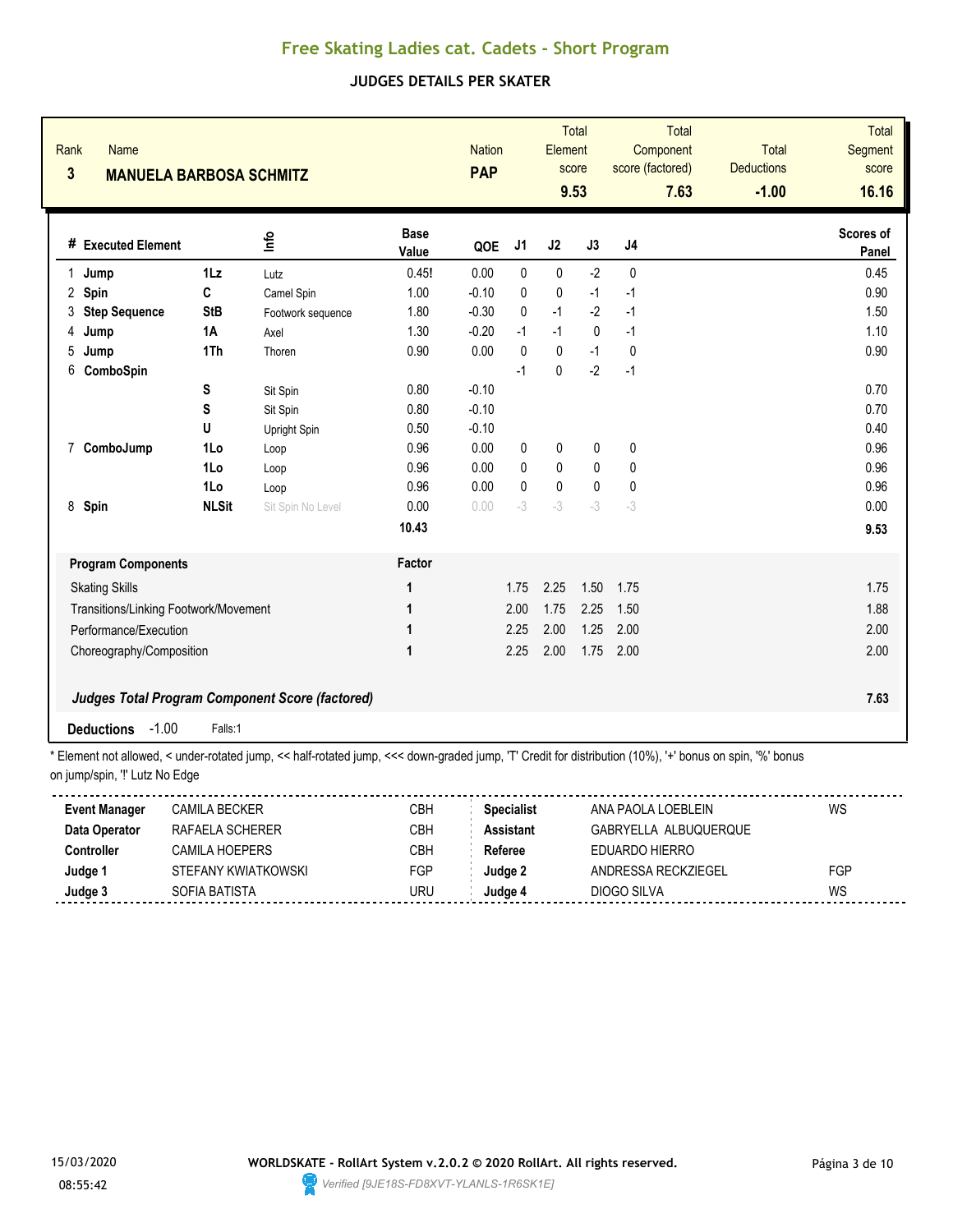### **JUDGES DETAILS PER SKATER**

| Rank<br>$\overline{\mathbf{4}}$ | <b>Name</b><br><b>LUANA CAROLINA FENER</b>             |                |                       |                      | <b>Nation</b><br><b>PAP</b> |              | Element      | <b>Total</b><br>score<br>6.53 |           | Total<br>Component<br>score (factored)<br>7.13 | Total<br><b>Deductions</b><br>0.00 | <b>Total</b><br>Segment<br>score<br>13.66 |
|---------------------------------|--------------------------------------------------------|----------------|-----------------------|----------------------|-----------------------------|--------------|--------------|-------------------------------|-----------|------------------------------------------------|------------------------------------|-------------------------------------------|
|                                 | # Executed Element                                     |                | Info                  | <b>Base</b><br>Value | QOE                         | J1           | J2           | J3                            | $\sf J4$  |                                                |                                    | Scores of<br>Panel                        |
| $\mathbf{1}$                    | Jump                                                   | $1\mathsf{L}z$ | Lutz                  | 0.45!                | $-0.05$                     | $\mathbf{0}$ | $\mathbf{0}$ | $-2$                          | $-1$      |                                                |                                    | 0.40                                      |
| $\overline{2}$                  | Spin                                                   | U              | Upright Spin          | 0.50                 | $-0.10$                     | $-1$         | $-1$         | $-1$                          | $-1$      |                                                |                                    | 0.40                                      |
| 3                               | <b>Step Sequence</b>                                   | <b>NSt</b>     | Footwork No Level     | 0.00                 | 0.00                        | $-1$         | $-1$         | $-2$                          | $-1$      |                                                |                                    | 0.00                                      |
| 4                               | Jump                                                   | <b>1A</b>      | Axel                  | 1.30                 | 0.00                        | $+1$         | 0            | $-1$                          | 0         |                                                |                                    | 1.30                                      |
| 5                               | ComboSpin                                              |                |                       |                      |                             | $-1$         | $-1$         | $-2$                          | $-2$      |                                                |                                    |                                           |
|                                 |                                                        | <b>NLSit</b>   | Sit Spin No Level     | 0.00                 | 0.00                        |              |              |                               |           |                                                |                                    | 0.00                                      |
|                                 |                                                        | U              | Upright Spin          | 0.50                 | $-0.15$                     |              |              |                               |           |                                                |                                    | 0.35                                      |
|                                 |                                                        | U              | Upright Spin          | 0.50                 | $-0.15$                     |              |              |                               |           |                                                |                                    | 0.35                                      |
|                                 |                                                        | <b>NLUpr</b>   | Upright Spin No level | $0.00*$              |                             |              |              |                               |           |                                                |                                    |                                           |
| 6                               | ComboJump                                              | 1Lo            | Loop                  | 0.96                 | 0.00                        | 0            | 0            | 0                             | 0         |                                                |                                    | 0.96                                      |
|                                 |                                                        | 1Lo            | Loop                  | 0.96                 | 0.00                        | $\mathbf{0}$ | 0            | 0                             | $\pmb{0}$ |                                                |                                    | 0.96                                      |
|                                 |                                                        | 1Lo            | Loop                  | 0.96                 | 0.00                        | 0            | 0            | $\pmb{0}$                     | $\pmb{0}$ |                                                |                                    | 0.96                                      |
| $\overline{7}$                  | Jump                                                   | 1Th            | Thoren                | 0.90                 | $-0.05$                     | $\mathbf{0}$ | 0            | $-1$                          | $-1$      |                                                |                                    | 0.85                                      |
| 8                               | ComboSpin                                              |                |                       |                      |                             | $-1$         | $-1$         | $-2$                          | $-1$      |                                                |                                    |                                           |
|                                 |                                                        | <b>NLSit</b>   | Sit Spin No Level     | $0.00*$              |                             |              |              |                               |           |                                                |                                    |                                           |
|                                 |                                                        | U              | Upright Spin          | $0.50*$              |                             |              |              |                               |           |                                                |                                    |                                           |
|                                 |                                                        |                |                       | 7.03                 |                             |              |              |                               |           |                                                |                                    | 6.53                                      |
|                                 | <b>Program Components</b>                              |                |                       | Factor               |                             |              |              |                               |           |                                                |                                    |                                           |
|                                 | <b>Skating Skills</b>                                  |                |                       | 1                    |                             | 2.00         | 2.00         | 1.50                          | 1.75      |                                                |                                    | 1.88                                      |
|                                 | Transitions/Linking Footwork/Movement                  |                |                       | 1                    |                             | 2.25         | 2.00         | 1.00                          | 1.50      |                                                |                                    | 1.75                                      |
|                                 | Performance/Execution                                  |                |                       | 1                    |                             | 1.50         | 2.00         | 1.25                          | 1.75      |                                                |                                    | 1.62                                      |
|                                 | Choreography/Composition                               |                |                       | 1                    |                             | 2.00         | 2.00         | 1.00                          | 1.75      |                                                |                                    | 1.88                                      |
|                                 |                                                        |                |                       |                      |                             |              |              |                               |           |                                                |                                    |                                           |
|                                 | <b>Judges Total Program Component Score (factored)</b> |                |                       |                      |                             |              |              |                               |           |                                                |                                    | 7.13                                      |
|                                 | <b>Deductions</b><br>0.00                              |                |                       |                      |                             |              |              |                               |           |                                                |                                    |                                           |

| <b>Event Manager</b> | CAMILA BECKER       | CBH  | <b>Specialist</b> | ANA PAOLA LOEBLEIN    | WS  |
|----------------------|---------------------|------|-------------------|-----------------------|-----|
| Data Operator        | RAFAFI A SCHFRFR    | CBH. | <b>Assistant</b>  | GABRYELLA ALBUQUERQUE |     |
| Controller           | CAMILA HOEPERS      | СВН  | Referee           | EDUARDO HIERRO        |     |
| Judge 1              | STEFANY KWIATKOWSKI | FGP  | Judae 2           | ANDRESSA RECKZIEGEL   | FGP |
| Judge 3              | SOFIA BATISTA       | URU  | Judae 4           | DIOGO SILVA           | WS  |

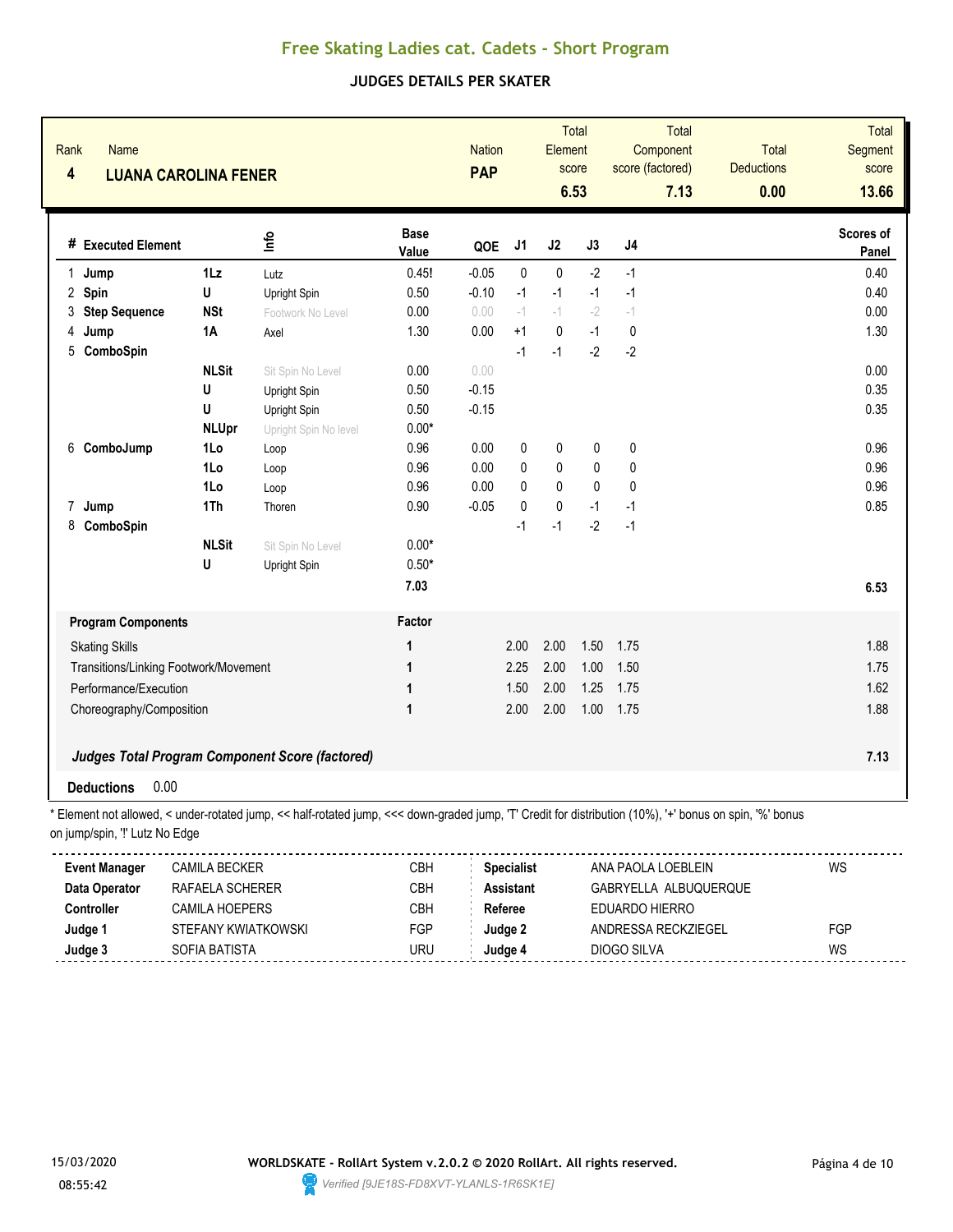### **JUDGES DETAILS PER SKATER**

| Rank<br>Name<br>$5\phantom{.0}$<br><b>SOPHIA FERNANDES DA SILVA</b> |                                                 |                       |                      | <b>Nation</b><br><b>GPP</b> |                | <b>Total</b><br>Element<br>score<br>7.38 |             | Total<br>Component<br>score (factored)<br>5.88 |  | <b>Total</b><br><b>Deductions</b><br>$-1.00$ | <b>Total</b><br><b>Segment</b><br>score<br>12.26 |
|---------------------------------------------------------------------|-------------------------------------------------|-----------------------|----------------------|-----------------------------|----------------|------------------------------------------|-------------|------------------------------------------------|--|----------------------------------------------|--------------------------------------------------|
| # Executed Element                                                  |                                                 | ۴ů                    | <b>Base</b><br>Value | QOE                         | J <sub>1</sub> | J2                                       | J3          | J <sub>4</sub>                                 |  |                                              | Scores of<br>Panel                               |
| Spin<br>$\mathbf{1}$                                                | <b>NLSit</b>                                    | Sit Spin No Level     | 0.00                 | 0.00                        | $-3$           | $-3$                                     | $-3$        | $-3$                                           |  |                                              | 0.00                                             |
| 2 ComboSpin                                                         |                                                 |                       |                      |                             | $-2$           | $-1$                                     | $-2$        | $-3$                                           |  |                                              |                                                  |
|                                                                     | U                                               | Upright Spin          | $0.50*$              |                             |                |                                          |             |                                                |  |                                              |                                                  |
|                                                                     | <b>NLUpr</b>                                    | Upright Spin No level | $0.00*$              |                             |                |                                          |             |                                                |  |                                              |                                                  |
| <b>Step Sequence</b><br>3                                           | <b>StB</b>                                      | Footwork sequence     | 1.80                 | $-0.45$                     | $-1$           | $-1$                                     | $-2$        | $-2$                                           |  |                                              | 1.35                                             |
| 4<br>Jump                                                           | 1F                                              | Flip                  | 0.80                 | 0.00                        | $-1$           | $\mathbf 0$                              | 0           | 0                                              |  |                                              | 0.80                                             |
| Spin<br>5                                                           | S                                               | Sit Spin              | 0.80                 | $-0.25$                     | $-3$           | $-2$                                     | 0           | $-3$                                           |  |                                              | 0.55                                             |
| 6<br>Jump                                                           | 1Lo                                             | Loop                  | 0.90                 | 0.00                        | $\mathbf{0}$   | $\pmb{0}$                                | $\mathbf 0$ | $\mathbf 0$                                    |  |                                              | 0.90                                             |
| Spin<br>7                                                           | <b>NLCam</b>                                    | Camel Spin No Level   | $0.00*$              |                             | $-1$           | $-1$                                     | $-1$        | $-2$                                           |  |                                              |                                                  |
| 8<br>Jump                                                           | 1Th                                             | Thoren                | 0.90                 | 0.00                        | 0              | $\pmb{0}$                                | $-1$        | 0                                              |  |                                              | 0.90                                             |
| ComboJump<br>9                                                      | 1Lo                                             | Loop                  | 0.96                 | 0.00                        | $\Omega$       | $\mathbf 0$                              | $\pmb{0}$   | 0                                              |  |                                              | 0.96                                             |
|                                                                     | 1Lo                                             | Loop                  | 0.96                 | 0.00                        | $\mathbf{0}$   | $\mathbf{0}$                             | $\pmb{0}$   | 0                                              |  |                                              | 0.96                                             |
|                                                                     | 1Lo                                             | Loop                  | 0.96                 | 0.00                        | 0              | 0                                        | $\pmb{0}$   | $\pmb{0}$                                      |  |                                              | 0.96                                             |
|                                                                     |                                                 |                       | 8.08                 |                             |                |                                          |             |                                                |  |                                              | 7.38                                             |
| <b>Program Components</b>                                           |                                                 |                       | Factor               |                             |                |                                          |             |                                                |  |                                              |                                                  |
| <b>Skating Skills</b>                                               |                                                 |                       | 1                    |                             | 1.50           | 1.50                                     | 1.50        | 1.50                                           |  |                                              | 1.50                                             |
| Transitions/Linking Footwork/Movement                               |                                                 |                       | 1                    |                             | 1.75           | 1.50                                     | 1.50        | 1.25                                           |  |                                              | 1.50                                             |
| Performance/Execution                                               |                                                 |                       | 1                    |                             | 1.50           | 1.50                                     | 1.25        | 1.50                                           |  |                                              | 1.50                                             |
| Choreography/Composition                                            |                                                 |                       | 1                    |                             | 1.50           | 1.75                                     | 1.25        | 1.25                                           |  |                                              | 1.38                                             |
|                                                                     |                                                 |                       |                      |                             |                |                                          |             |                                                |  |                                              |                                                  |
|                                                                     | Judges Total Program Component Score (factored) |                       |                      |                             |                |                                          |             |                                                |  |                                              | 5.88                                             |
| $-1.00$<br><b>Deductions</b>                                        | Falls:1                                         |                       |                      |                             |                |                                          |             |                                                |  |                                              |                                                  |

| <b>Event Manager</b> | <b>CAMILA BECKER</b> | СВН | <b>Specialist</b> | ANA PAOLA LOEBLEIN    | WS  |
|----------------------|----------------------|-----|-------------------|-----------------------|-----|
| Data Operator        | RAFAELA SCHERER      | CBH | <b>Assistant</b>  | GABRYELLA ALBUQUERQUE |     |
| Controller           | CAMILA HOFPFRS       | СВН | Referee           | FDUARDO HIFRRO        |     |
| Judge 1              | STEFANY KWIATKOWSKI  | FGP | Judge 2           | ANDRESSA RECKZIEGEL   | FGP |
| Judge 3              | SOFIA BATISTA        | JRU | Judqe⊿            | DIOGO SILVA           | WS  |
|                      |                      |     |                   |                       |     |

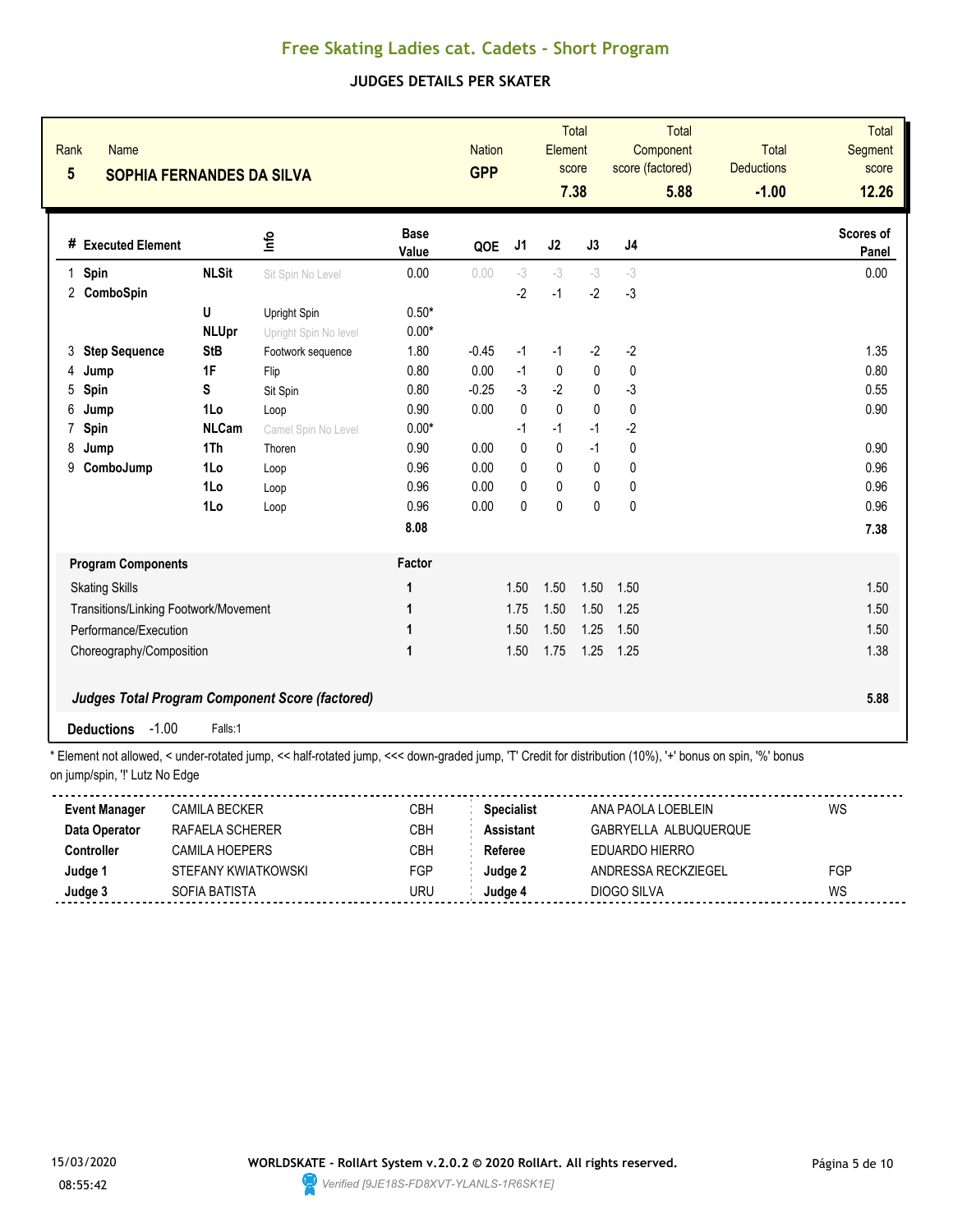### **JUDGES DETAILS PER SKATER**

| Rank<br>$6\phantom{a}$ | <b>Name</b><br><b>JULIANA DENTI</b>   |              |                                                        |                      | <b>Nation</b><br><b>CEM</b> |                                  | Element      | <b>Total</b><br>score<br>6.69 | score (factored) | <b>Total</b><br>Component<br>6.87 | <b>Total</b><br><b>Deductions</b><br>$-2.00$ | <b>Total</b><br>Segment<br>score<br>11.56 |
|------------------------|---------------------------------------|--------------|--------------------------------------------------------|----------------------|-----------------------------|----------------------------------|--------------|-------------------------------|------------------|-----------------------------------|----------------------------------------------|-------------------------------------------|
|                        | # Executed Element                    |              | ۴ų                                                     | <b>Base</b><br>Value | QOE                         | J1                               | J2           | J3                            | J4               |                                   |                                              | <b>Scores of</b><br>Panel                 |
| 1                      | Jump                                  | 1Lo          | Loop                                                   | 0.90                 | 0.00                        | $\mathbf{0}$                     | $\mathbf 0$  | $\mathbf{0}$                  | 0                |                                   |                                              | 0.90                                      |
|                        | 2 ComboSpin                           |              |                                                        |                      |                             | $-3$                             | -3           | $-3$                          | $-3$             |                                   |                                              |                                           |
|                        |                                       | S            | Sit Spin                                               | $0.80*$              |                             |                                  |              |                               |                  |                                   |                                              |                                           |
|                        |                                       | <b>NLSit</b> | Sit Spin No Level                                      | $0.00*$              |                             |                                  |              |                               |                  |                                   |                                              |                                           |
| 3                      | Jump                                  | 1F           | Flip                                                   | 0.80                 | 0.00                        | $\mathbf 0$                      | $\mathbf 0$  | $\mathbf 0$                   | 0                |                                   |                                              | 0.80                                      |
| 4                      | Jump                                  | 1A <         | Axel                                                   | 0.91                 | $-0.40$                     | $-2$                             | $-3$         | $-3$                          | $-3$             |                                   |                                              | 0.51                                      |
| 5                      | Spin                                  | S            | Sit Spin                                               | 0.80                 | 0.00                        | 0                                | $\pmb{0}$    | $\mathbf 0$                   | $-1$             |                                   |                                              | 0.80                                      |
| 6                      | <b>Step Sequence</b>                  | <b>NSt</b>   | Footwork No Level                                      | 0.00                 | 0.00                        | $\begin{array}{c} \n\end{array}$ | $-2$         | $-2$                          | $-2$             |                                   |                                              | 0.00                                      |
| 7                      | ComboJump                             | 1Lo          | Loop                                                   | 0.96                 | 0.00                        | $\Omega$                         | $\mathbf{0}$ | $\mathbf{0}$                  | 0                |                                   |                                              | 0.96                                      |
|                        |                                       | 1Lo          | Loop                                                   | 0.96                 | 0.00                        | $-1$                             | 0            | $\mathbf{0}$                  | $\mathbf{0}$     |                                   |                                              | 0.96                                      |
|                        |                                       | 1Lo          | Loop                                                   | 0.96                 | 0.00                        | 0                                | 0            | $-1$                          | 0                |                                   |                                              | 0.96                                      |
| 8                      | Spin                                  | S            | Sit Spin                                               | 0.80                 | 0.00                        | 0                                | $+1$         | $\mathbf{0}$                  | $-1$             |                                   |                                              | 0.80                                      |
|                        |                                       |              |                                                        | 7.09                 |                             |                                  |              |                               |                  |                                   |                                              | 6.69                                      |
|                        | <b>Program Components</b>             |              |                                                        | Factor               |                             |                                  |              |                               |                  |                                   |                                              |                                           |
|                        | <b>Skating Skills</b>                 |              |                                                        | 1                    |                             | 1.75                             | 1.75         | 1.75                          | 1.50             |                                   |                                              | 1.75                                      |
|                        | Transitions/Linking Footwork/Movement |              |                                                        | 1                    |                             | 2.00                             | 1.75         | 1.75                          | 1.50             |                                   |                                              | 1.75                                      |
|                        | Performance/Execution                 |              |                                                        | 1                    |                             | 1.75                             | 1.75         | 1.25                          | 1.50             |                                   |                                              | 1.62                                      |
|                        | Choreography/Composition              |              |                                                        | 1                    |                             | 2.00                             | 1.75         | 1.75                          | 1.75             |                                   |                                              | 1.75                                      |
|                        |                                       |              | <b>Judges Total Program Component Score (factored)</b> |                      |                             |                                  |              |                               |                  |                                   |                                              | 6.87                                      |
|                        | $-2.00$<br><b>Deductions</b>          | Falls:2      |                                                        |                      |                             |                                  |              |                               |                  |                                   |                                              |                                           |

| <b>Event Manager</b> | CAMILA BECKER       | CBH | <b>Specialist</b> | ANA PAOLA LOEBI FIN   | WS  |
|----------------------|---------------------|-----|-------------------|-----------------------|-----|
| Data Operator        | RAFAELA SCHERER     | CBH | <b>Assistant</b>  | GABRYELLA ALBUQUERQUE |     |
| Controller           | CAMII A HOFPFRS     | CBH | Referee           | EDUARDO HIERRO        |     |
| Judge                | STEFANY KWIATKOWSKI | FGP | Judge 2           | ANDRESSA RECKZIEGEL   | FGP |
| Judge 3              | SOFIA BATISTA       | uru | 'udae 4           | DIOGO SILVA           | WS  |
|                      |                     |     |                   |                       |     |

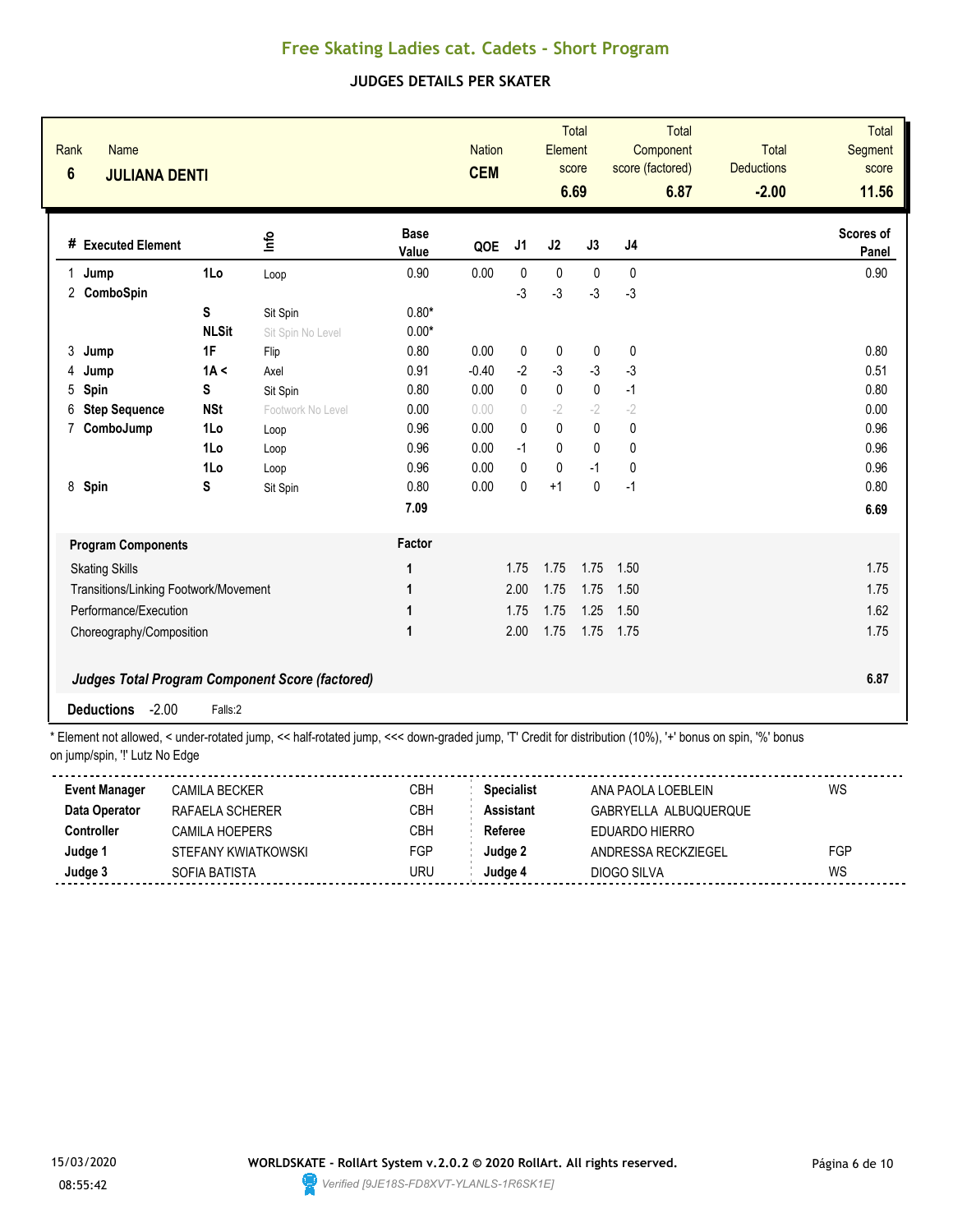### **JUDGES DETAILS PER SKATER**

| Rank<br><b>Name</b><br>$\overline{7}$ |                            | <b>FERNANDA MIKAELA TORMEN MORES</b>                   |                      | <b>Nation</b><br><b>SLR</b> |          | Element      | Total<br>score<br>7.22 | Component<br>score (factored) | <b>Total</b><br>6.13 | <b>Total</b><br><b>Deductions</b><br>$-2.00$ | <b>Total</b><br>Segment<br>score<br>11.35 |
|---------------------------------------|----------------------------|--------------------------------------------------------|----------------------|-----------------------------|----------|--------------|------------------------|-------------------------------|----------------------|----------------------------------------------|-------------------------------------------|
| # Executed Element                    |                            | ۴ů                                                     | <b>Base</b><br>Value | QOE                         | J1       | J2           | J3                     | J4                            |                      |                                              | Scores of<br>Panel                        |
| Jump<br>$\mathbf 1$                   | 1Th <                      | Thoren                                                 | 0.63                 | $-0.10$                     | $-1$     | $-1$         | $-1$                   | $-1$                          |                      |                                              | 0.53                                      |
| ComboJump<br>2                        | 1Lo                        | Loop                                                   | 0.96                 | 0.00                        | 0        | 0            | 0                      | 0                             |                      |                                              | 0.96                                      |
|                                       | 1Lo                        | Loop                                                   | 0.96                 | 0.00                        | $\Omega$ | $\mathbf{0}$ | $\mathbf{0}$           | 0                             |                      |                                              | 0.96                                      |
|                                       | 1Lo                        | Loop                                                   | 0.96                 | $-0.10$                     | $-1$     | $\mathbf 0$  | $-1$                   | $-1$                          |                      |                                              | 0.86                                      |
| ComboSpin<br>3                        |                            |                                                        |                      |                             | $-2$     | $-1$         | $-1$                   | $-3$                          |                      |                                              |                                           |
|                                       | S                          | Sit Spin                                               | 0.80                 | $-0.15$                     |          |              |                        |                               |                      |                                              | 0.65                                      |
|                                       | U                          | <b>Upright Spin</b>                                    | 0.50                 | $-0.15$                     |          |              |                        |                               |                      |                                              | 0.35                                      |
| 4<br>Jump                             | 1A <                       | Axel                                                   | 0.91                 | $-0.40$                     | $-3$     | $-3$         | $-3$                   | $-3$                          |                      |                                              | 0.51                                      |
| <b>Step Sequence</b><br>5             | <b>StB</b>                 | Footwork sequence                                      | 1.80                 | $-0.60$                     | $-2$     | $-1$         | $-3$                   | $-2$                          |                      |                                              | 1.20                                      |
| 6<br>Spin                             | <b>NLCam</b>               | Camel Spin No Level                                    | 0.00                 | 0.00                        | $-3$     | $-3$         | $-3$                   | $-3$                          |                      |                                              | 0.00                                      |
| Jump<br>7                             | 1F                         | Flip                                                   | 0.80                 | $-0.15$                     | $-2$     | $\mathbf 0$  | $-2$                   | $-1$                          |                      |                                              | 0.65                                      |
| 8<br>Spin                             | S                          | Sit Spin                                               | 0.80                 | $-0.25$                     | $-3$     | $-2$         | $-2$                   | $-3$                          |                      |                                              | 0.55                                      |
|                                       |                            |                                                        | 9.12                 |                             |          |              |                        |                               |                      |                                              | 7.22                                      |
| <b>Program Components</b>             |                            |                                                        | Factor               |                             |          |              |                        |                               |                      |                                              |                                           |
| <b>Skating Skills</b>                 |                            |                                                        | 1                    |                             | 1.50     | 2.00         | 0.50                   | 1.25                          |                      |                                              | 1.38                                      |
| Transitions/Linking Footwork/Movement |                            |                                                        | 1                    |                             | 1.50     | 2.00         | 1.00                   | 1.50                          |                      |                                              | 1.50                                      |
|                                       | Performance/Execution<br>1 |                                                        |                      |                             | 1.75     | 2.00         | 0.75                   | 1.75                          |                      |                                              | 1.75                                      |
| Choreography/Composition              |                            |                                                        | 1                    |                             | 1.50     | 2.00         | 1.00                   | 1.50                          |                      |                                              | 1.50                                      |
|                                       |                            | <b>Judges Total Program Component Score (factored)</b> |                      |                             |          |              |                        |                               |                      |                                              | 6.13                                      |
| $-2.00$<br><b>Deductions</b>          | Falls:2                    |                                                        |                      |                             |          |              |                        |                               |                      |                                              |                                           |

| <b>Event Manager</b> | CAMILA BECKER       | CBH | Specialist | ANA PAOLA LOFBLEIN    | WS  |
|----------------------|---------------------|-----|------------|-----------------------|-----|
| Data Operator        | RAFAELA SCHERER     | СВН | Assistant  | GABRYELLA ALBUQUEROUE |     |
| Controller           | CAMII A HOFPFRS     | СВН | Referee    | EDUARDO HIERRO        |     |
| Judge '              | STEFANY KWIATKOWSKI | FGP | Judae 2    | ANDRESSA RECKZIEGEL   | FGP |
| Judge 3              | SOFIA BATISTA       | uru | Judae 4    | DIOGO SILVA           | WS  |
|                      |                     |     |            |                       |     |

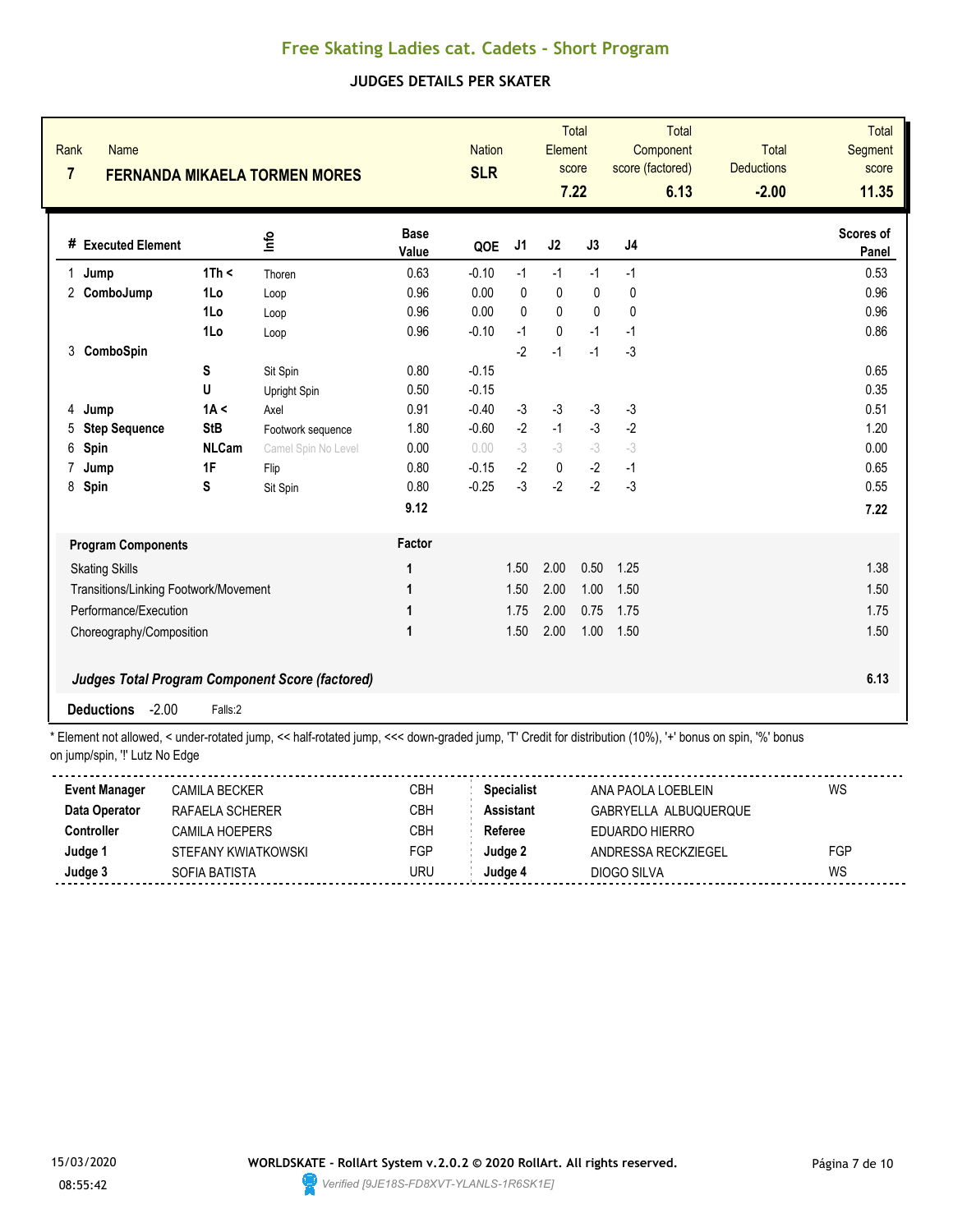### **JUDGES DETAILS PER SKATER**

| Rank<br>8    | Name<br><b>FERNANDA RODRIGUES</b>     |              |                                                 |                      | <b>Nation</b><br><b>EPA</b> |                | Element      | <b>Total</b><br>score<br>6.29 | Total<br>Component<br>score (factored)<br>4.87 | <b>Total</b><br><b>Deductions</b><br>$-1.00$ | <b>Total</b><br><b>Segment</b><br>score<br>10.16 |
|--------------|---------------------------------------|--------------|-------------------------------------------------|----------------------|-----------------------------|----------------|--------------|-------------------------------|------------------------------------------------|----------------------------------------------|--------------------------------------------------|
|              | # Executed Element                    |              | ١f٥                                             | <b>Base</b><br>Value | QOE                         | J <sub>1</sub> | J2           | J3                            | J <sub>4</sub>                                 |                                              | Scores of<br>Panel                               |
| $\mathbf{1}$ | Spin                                  | <b>NLSit</b> | Sit Spin No Level                               | 0.00                 | 0.00                        | $-3$           | $-3$         | $-3$                          | $-3$                                           |                                              | 0.00                                             |
| 2            | Jump                                  | 1Lo          | Loop                                            | 0.90                 | 0.00                        | 0              | 0            | $\mathbf 0$                   | $\mathbf{0}$                                   |                                              | 0.90                                             |
| 3            | ComboSpin                             |              |                                                 |                      |                             | $-3$           | $-3$         | $-3$                          | $-3$                                           |                                              |                                                  |
|              |                                       | <b>NLSit</b> | Sit Spin No Level                               | $0.00*$              |                             |                |              |                               |                                                |                                              |                                                  |
|              |                                       | <b>NLUpr</b> | Upright Spin No level                           | $0.00*$              |                             |                |              |                               |                                                |                                              |                                                  |
| 4            | Spin                                  | <b>NLSit</b> | Sit Spin No Level                               | 0.00                 | 0.00                        | $-3$           | $-1$         | $-1$                          | $-3$                                           |                                              | 0.00                                             |
| 5            | Jump                                  | 1F           | Flip                                            | 0.80                 | 0.00                        | $\mathbf{0}$   | $\mathbf{0}$ | $\mathbf{0}$                  | $\mathbf 0$                                    |                                              | 0.80                                             |
| 6            | <b>Step Sequence</b>                  | <b>StB</b>   | Footwork sequence                               | 1.80                 | $-0.60$                     | $-2$           | $-2$         | $-2$                          | $-2$                                           |                                              | 1.20                                             |
| 7            | Jump                                  | 1A <         | Axel                                            | 0.91                 | $-0.40$                     | $-3$           | $-3$         | $-3$                          | $-3$                                           |                                              | 0.51                                             |
| 8            | Spin                                  | <b>NLSit</b> | Sit Spin No Level                               | $0.00*$              |                             | $-3$           | $\mathbf 0$  | $-3$                          | $-2$                                           |                                              |                                                  |
| 9            | ComboJump                             | 1Lo          | Loop                                            | 0.96                 | 0.00                        | $\mathbf{0}$   | $\mathbf 0$  | $\pmb{0}$                     | 0                                              |                                              | 0.96                                             |
|              |                                       | 1Lo          | Loop                                            | 0.96                 | 0.00                        | 0              | 0            | 0                             | 0                                              |                                              | 0.96                                             |
|              |                                       | 1Lo          | Loop                                            | 0.96                 | 0.00                        | $\mathbf 0$    | $\pmb{0}$    | $\pmb{0}$                     | $\pmb{0}$                                      |                                              | 0.96                                             |
|              |                                       |              |                                                 | 7.29                 |                             |                |              |                               |                                                |                                              | 6.29                                             |
|              | <b>Program Components</b>             |              |                                                 | Factor               |                             |                |              |                               |                                                |                                              |                                                  |
|              | <b>Skating Skills</b>                 |              |                                                 | 1                    |                             | 1.75           | 1.25         | 1.00                          | 1.00                                           |                                              | 1.12                                             |
|              | Transitions/Linking Footwork/Movement |              |                                                 | 1                    |                             | 1.50           | 1.25         | 1.25                          | 0.75                                           |                                              | 1.25                                             |
|              | Performance/Execution                 |              |                                                 | 1                    |                             | 1.50           | 1.25         | 1.00                          | 0.75                                           |                                              | 1.12                                             |
|              | Choreography/Composition              |              |                                                 | 1                    |                             | 2.00           | 1.50         | 1.00                          | 1.25                                           |                                              | 1.38                                             |
|              |                                       |              |                                                 |                      |                             |                |              |                               |                                                |                                              |                                                  |
|              |                                       |              | Judges Total Program Component Score (factored) |                      |                             |                |              |                               |                                                |                                              | 4.87                                             |
|              | $-1.00$<br><b>Deductions</b>          | Falls:1      |                                                 |                      |                             |                |              |                               |                                                |                                              |                                                  |

| <b>Event Manager</b> | <b>CAMILA BECKER</b> | СВН | <b>Specialist</b> | ANA PAOLA LOEBLEIN    | WS  |
|----------------------|----------------------|-----|-------------------|-----------------------|-----|
| Data Operator        | RAFAELA SCHERER      | CBH | <b>Assistant</b>  | GABRYELLA ALBUQUERQUE |     |
| Controller           | CAMILA HOFPFRS       | СВН | Referee           | FDUARDO HIFRRO        |     |
| Judge 1              | STEFANY KWIATKOWSKI  | FGP | Judge 2           | ANDRESSA RECKZIEGEL   | FGP |
| Judge 3              | SOFIA BATISTA        | JRU | Judqe⊿            | DIOGO SILVA           | WS  |
|                      |                      |     |                   |                       |     |

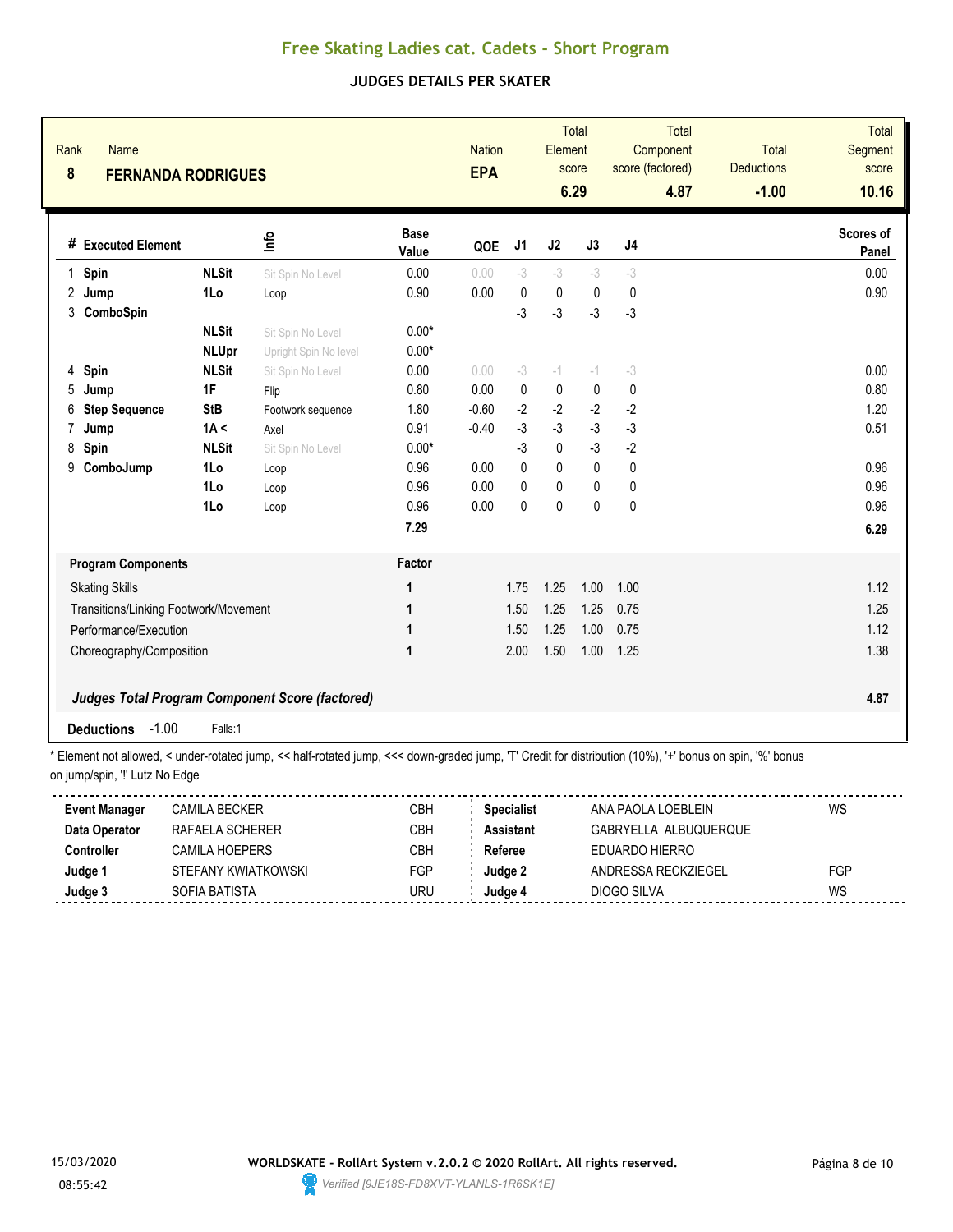### **JUDGES DETAILS PER SKATER**

| Rank<br>$\boldsymbol{9}$ | <b>Name</b><br><b>MANUELA MULLER DOS SANTOS</b> |              |                                                        |                      | <b>Nation</b><br><b>IPA</b> |              | Element      | <b>Total</b><br>score<br>6.13 | score (factored) | <b>Total</b><br>Component<br>4.88 | <b>Total</b><br><b>Deductions</b><br>$-1.00$ | <b>Total</b><br>Segment<br>score<br>10.01 |
|--------------------------|-------------------------------------------------|--------------|--------------------------------------------------------|----------------------|-----------------------------|--------------|--------------|-------------------------------|------------------|-----------------------------------|----------------------------------------------|-------------------------------------------|
|                          | # Executed Element                              |              | ۴ų                                                     | <b>Base</b><br>Value | QOE                         | J1           | J2           | J3                            | J4               |                                   |                                              | Scores of<br>Panel                        |
| $\mathbf{1}$             | Jump                                            | 1Lo          | Loop                                                   | 0.90                 | 0.00                        | $\mathbf{0}$ | $-1$         | $\mathbf 0$                   | $\mathbf{0}$     |                                   |                                              | 0.90                                      |
| 2                        | Jump                                            | 1Th <        | Thoren                                                 | 0.63                 | $-0.10$                     | $-1$         | $-1$         | $-1$                          | $-1$             |                                   |                                              | 0.53                                      |
| 3                        | ComboSpin                                       |              |                                                        |                      |                             | $-3$         | $-2$         | $-2$                          | $-3$             |                                   |                                              |                                           |
|                          |                                                 | <b>NLSit</b> | Sit Spin No Level                                      | $0.00*$              |                             |              |              |                               |                  |                                   |                                              |                                           |
|                          |                                                 | <b>NLUpr</b> | Upright Spin No level                                  | $0.00*$              |                             |              |              |                               |                  |                                   |                                              |                                           |
| 4                        | <b>Step Sequence</b>                            | <b>StB</b>   | Footwork sequence                                      | 1.80                 | $-0.45$                     | $-2$         | $-1$         | $-2$                          | $-1$             |                                   |                                              | 1.35                                      |
| 5                        | ComboJump                                       | 1F           | Flip                                                   | 0.86                 | 0.00                        | $\mathbf{0}$ | $\mathbf{0}$ | $\mathbf{0}$                  | $\mathbf{0}$     |                                   |                                              | 0.86                                      |
|                          |                                                 | 1Lo          | Loop                                                   | 0.96                 | $-0.05$                     | $-1$         | $-1$         | $\mathbf 0$                   | 0                |                                   |                                              | 0.91                                      |
|                          |                                                 | 1Th <        | Thoren                                                 | 0.67                 | $-0.10$                     | $-2$         | $-1$         | $-1$                          | $-1$             |                                   |                                              | 0.57                                      |
| 6                        | Spin                                            | U            | Upright Spin                                           | 0.50                 | 0.00                        | $-1$         | $\mathbf 0$  | $\mathbf 0$                   | $\mathbf{0}$     |                                   |                                              | 0.50                                      |
| 7                        | Jump                                            | 1A <         | Axel                                                   | 0.91                 | $-0.40$                     | $-3$         | $-2$         | $-3$                          | $-3$             |                                   |                                              | 0.51                                      |
| 8                        | Spin                                            | <b>NLSit</b> | Sit Spin No Level                                      | 0.00                 | 0.00                        | $-3$         | $-3$         | $-2$                          | $-2$             |                                   |                                              | 0.00                                      |
|                          |                                                 |              |                                                        | 7.23                 |                             |              |              |                               |                  |                                   |                                              | 6.13                                      |
|                          | <b>Program Components</b>                       |              |                                                        | Factor               |                             |              |              |                               |                  |                                   |                                              |                                           |
|                          | <b>Skating Skills</b>                           |              |                                                        | 1                    |                             | 1.50         | 1.25         | 1.00                          | 1.25             |                                   |                                              | 1.25                                      |
|                          | Transitions/Linking Footwork/Movement           |              |                                                        | 1                    |                             | 1.25         | 1.25         | 0.75                          | 1.50             |                                   |                                              | 1.25                                      |
| Performance/Execution    |                                                 |              | 1                                                      |                      | 1.25                        | 1.00         | 0.75         | 1.00                          |                  |                                   | 1.00                                         |                                           |
|                          | Choreography/Composition                        |              |                                                        | 1                    |                             | 1.50         | 1.25         | 1.00                          | 1.50             |                                   |                                              | 1.38                                      |
|                          |                                                 |              | <b>Judges Total Program Component Score (factored)</b> |                      |                             |              |              |                               |                  |                                   |                                              | 4.88                                      |
|                          | $-1.00$<br><b>Deductions</b>                    | Falls:1      |                                                        |                      |                             |              |              |                               |                  |                                   |                                              |                                           |

| <b>Event Manager</b> | CAMILA BECKER       | CBH | Specialist | ANA PAOLA LOFBLEIN    | WS  |
|----------------------|---------------------|-----|------------|-----------------------|-----|
| Data Operator        | RAFAELA SCHERER     | СВН | Assistant  | GABRYELLA ALBUQUEROUE |     |
| Controller           | CAMII A HOFPFRS     | СВН | Referee    | EDUARDO HIERRO        |     |
| Judge '              | STEFANY KWIATKOWSKI | FGP | ludae 2    | ANDRESSA RECKZIEGEL   | FGP |
| Judge 3              | SOFIA BATISTA       | uru | ″ ⊿udae    | DIOGO SILVA           | WS  |
|                      |                     |     |            |                       |     |